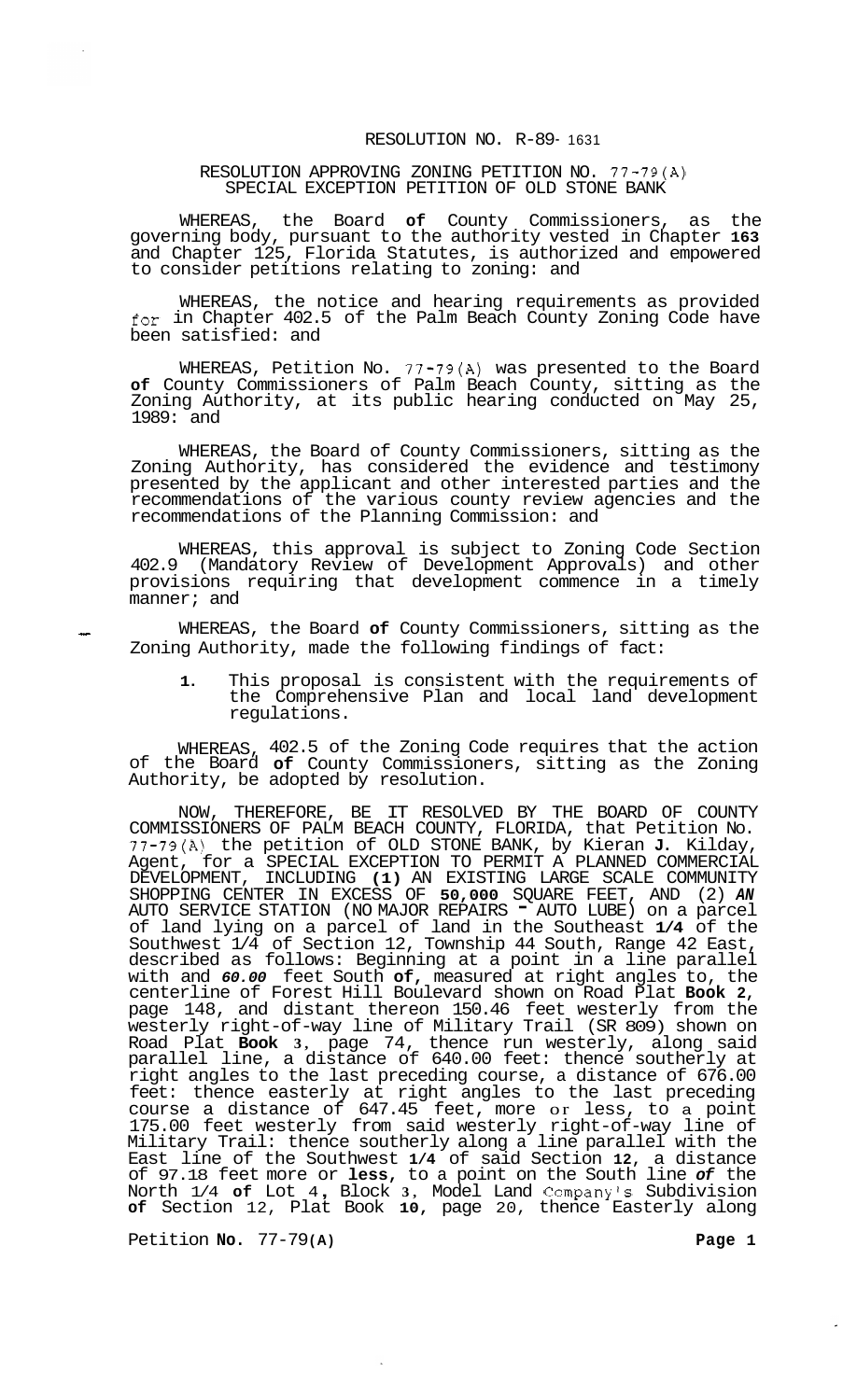said South line of the North **1/4** of Lot **4,** a distance of **174.79**  feet, more or less, to the westerly right-of-way line **of**  Military Trail, said right-of-way line being the arc of a curve concave to the West having a radius of **21,432** feet; thence northerly along the said westerly right-of-way line of Military Trail and along the arc of said curve a distance of **95.65** feet to the end of said curve, thence continue northerly along the said westerly right-of-way line of Military Trail a distance of **535.12** feet, more or less, to a line parallel with and **203.00** feet southerly from, measured at right angles, the said centerline of Forest Hill Boulevard, thence westerly, along last said parallel line, a distance of **157.23** feet; thence northerly at right angles to the last preceding course, a distance of **143.00** feet, more **or** less, to the Point of Beginning; and a tract of land in Section **12,** Township **44**  South, Range 42 East, Plat No. 1 "Palm Beach Plantations", Plat Book **10,** page **20,** more particularly described as follows: Commence at the Southeast corner of the Southwest **1/4** of said Section **12** and run North **02** degrees **42' 30"** West, (an assumed bearing) along the **1/4** Section Line a distance of **500.40** feet; thence run South **89** degrees **59' 57"** West along the South line of the North **1/4** of Lot **4,** Block **3,** of said Palm Beach Plantations, Plat No. **1,** a distance of **53.27** feet to the-Point of Beginning; from Point of Beginning continue South **89** degrees **59' 57"** West along said South line of the North **1/4** of Lot **4** a distance of **174.79** feet; thence run North **02** degrees **42 I 3011**  West a distance of **97.18** feet; thence East a distance of **175.00**  feet to the West right-of-way line of Military Trail (State Road No. **809),** Road Plat Book **3,** page **74;** thence run South **02**  degrees **42' 30"** East along said right-of-way line a distance of **1.53** feet to the Point of Curvature of a curve concave West and having a radius of **21,432.94** feet; thence run Southerly along the arc of said curve through a central angle *of 00* degrees **15' 20"** a distance of **95.65** feet to the Point of Beginning; subject to easements, reservations and restrictions of record, being located on the west side of Military Trail (SR **809),**  approximately **650** feet south of Forest Hill Boulevard **(SR 882),**  in a CG-General Commercial Zoning District, was approved on May **25, 1989,** as advertised, subject to the following conditions:

- **1.** Prior to certification, the site plan shall be amended to indicate:
	- a. Required number of trees pursuant to Section **500.35.6.7** for the **12.89** acre site;
	- b. Required fifteen **(15)** foot wide landscape strip for the subject **.39** acre auto service parcel. This fifteen **(15)** foot strip shall be exclusive of the ultimate Right-of-way for Military Trail;
	- C. Ultimate Right-of-way for Military Trail;
	- d. Revised landscape tabular information for the entire **12.89** acre site;
	- e. Frontage dimension for Parcel **D;**
	- f. Square footage for the Garden Shop; and,
	- $\sigma$ . Required transfer of specialized vehicular use area landscape requirements to the perimeter **of**  the site.
- *2.* **Use of** the subject **.39** acre parcel shall be limited to a **2,170** square foot quick oil change facility.

Petition **No.** *77-79(A)* Page **2**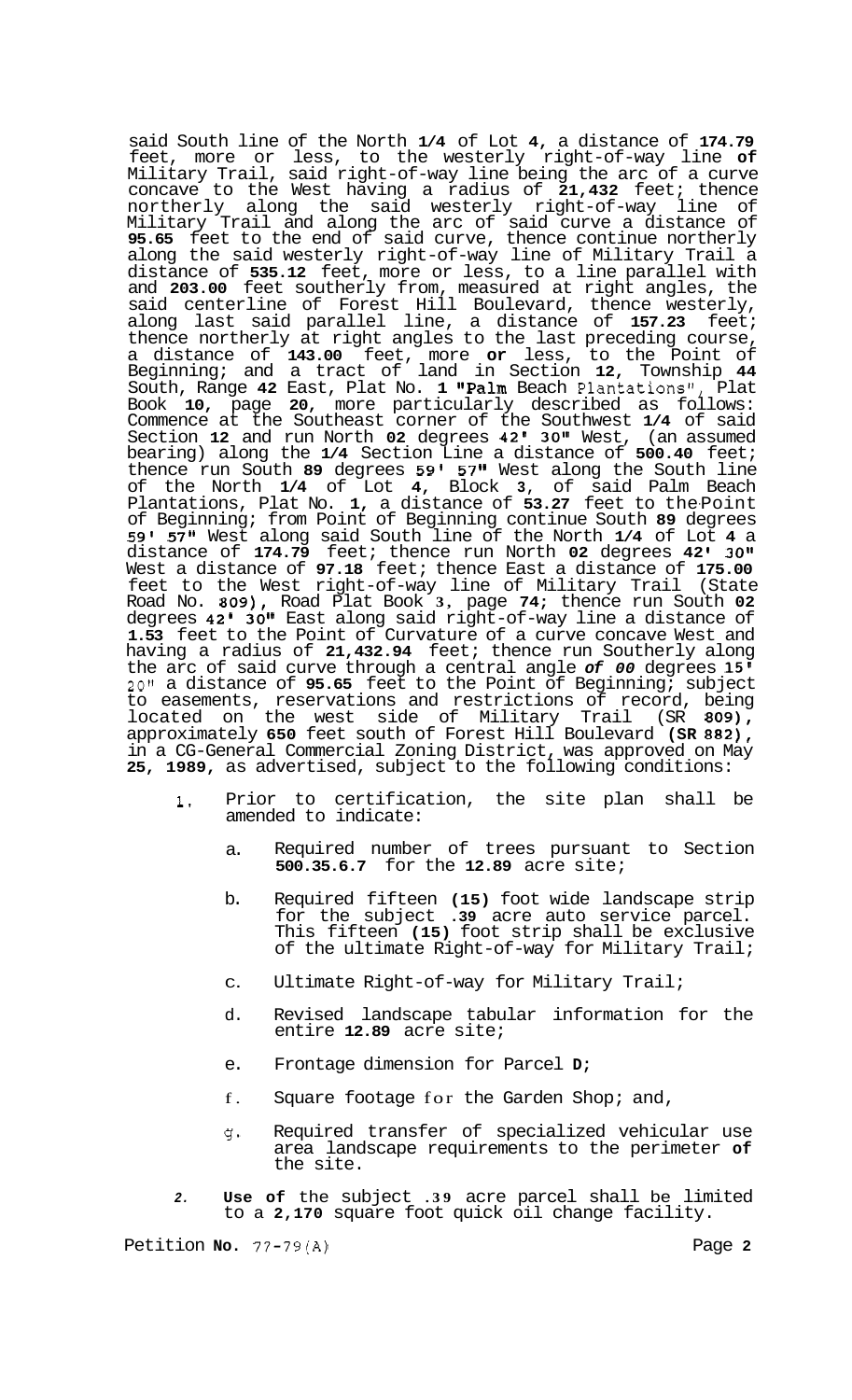- 3. **No** outside storage of disassembled vehicles or parts thereof shall be permitted on site.
- **4.** Vehicle parking shall be limited to the parking spaces designated on the approved site plan. **No**  parking of vehicles is to be allowed in landscaped areas, Rights-of-way or interior drives.
- 5. Prior to issuance of a building permit, the petitioner shall submit to the Zoning Division, an overall landscape plan for the entire 12.89 planned commercial development which indicates:
	- a. The location of all required plant materials for the .39 acre lease parcel in accordance with Section 500.35 of the Zoning Code; and,
	- **b.** The location of the 196 trees within the overall 12.89 acre development as prescribed in Section 500.35.G.7 and E.l.a(2) of the Zoning Code. .
- *6.* **No** off-premise signs shall be permitted on the site.
- *7.* Prior to issuance of a certificate **of** occupancy for the auto service facility located in the southeast corner of the site, the petitioner shall install 225 trees as required in Section 500.35.G.7 and  $E \, .1 \, .1 \, .$  (2) of the Zoning Code.
- *8.* Generation and disposal of hazardous effluents into sanitary sewerage system shall be prohibited unless adequate pretreatment facilities approved by the Florida Department of Environmental Regulation (FDER) and Agency responsible for sewage works are constructed and used by project tenants or owners generating such effluents.
- 9. Sewer service is available to the property. Therefore, no septic tank shall be permitted on the site.
- **10.** Water service is available to the property. Therefore, no well shall be permitted on the site to provide potable water.
- 11. The owner, occupant or tenant of the facility shall participate in an oil recycling program which insures proper re-use or disposal of waste oil.
- 12. The Developer shall provide discharge control and treatment for the stormwater runoff in accordance with all applicable agency requirements in effect at the time of the permit application. However, at a minimum, this development shall retain onsite the stormwater runoff generated by a three (3) year-one **(1)** hour storm with a total rainfall of **3** inches as required by the Permit Section, Land Development Division. In the event that the subject site abuts a Department of Transportation maintained roadway, concurrent approval from the Florida Department **of**  Transportation will also be required. The drainage system shall be maintained in an acceptable condition

Petition **No.**  $77-79(A)$  **Page 3**